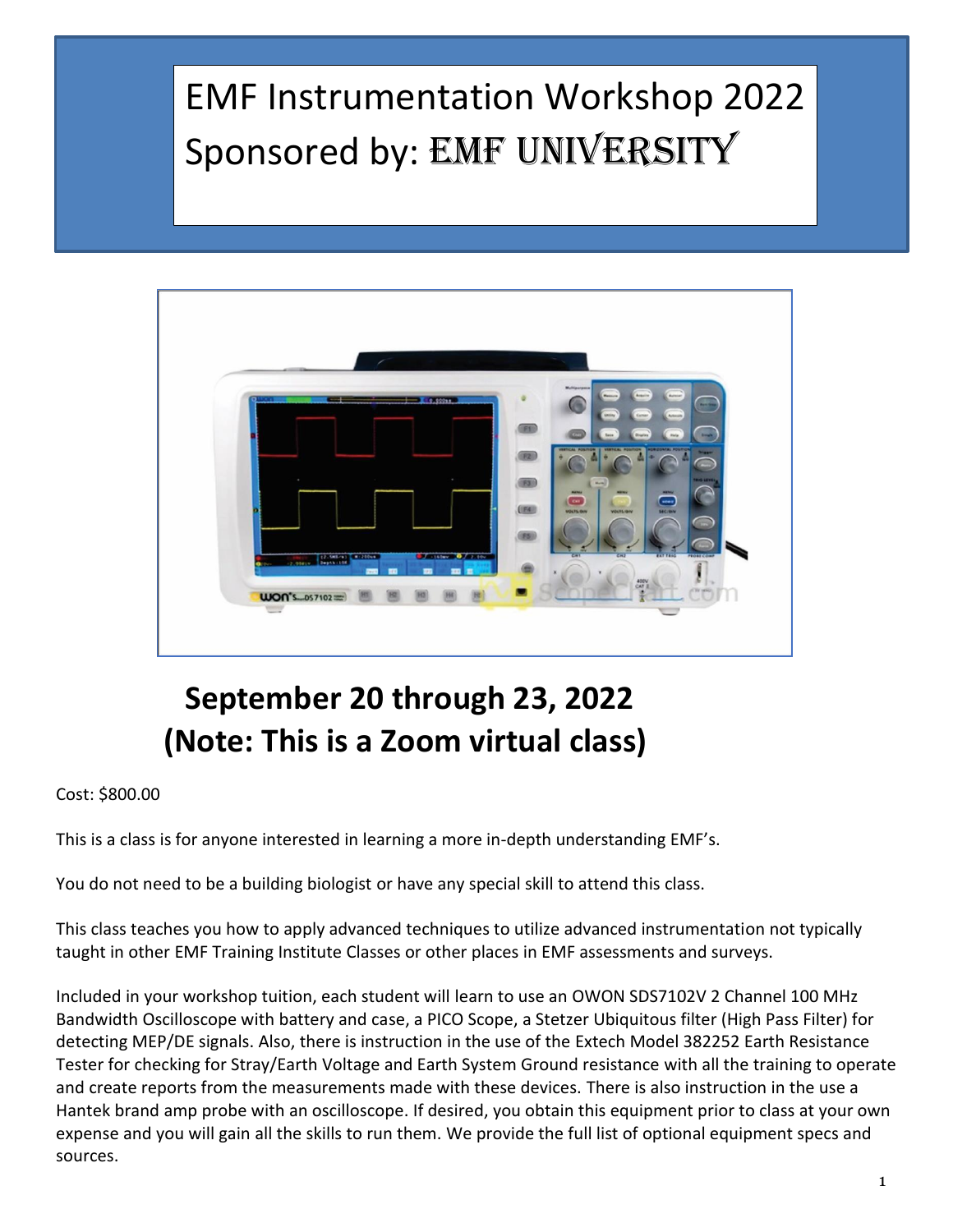There will be a demonstration on the implementation of a new concept not taught anywhere called a "Ground Antenna" to aid in improving ground systems and improving MEP/DE. (Micro surge Electrical Pollution / Dirty Electricity) This is a unique solution to some bad grounding system. We will show how to check for ground current and measure frequencies commonly found on the ground system and how to mitigate this unique problem.

There will be a live demo of the device called the "Blue Box" for mitigation of common wiring errors such as "Net Current". There will be demonstrations of MEP/DE scenarios and MEP/DE filter comparisons against known MEP/DE Generators. There will be comparisons of various light bulbs, i.e., Fluorescents, LED's and Incandescent for Current, Voltage Transients, and Light Spectrum.

There will be a live demo of a spectrum analyzer and how to identify power density from dB/m to  $\mu$ W/M<sup>2</sup>. we will also do a field test of shielding paints and you can see real results of the shielding effectiveness on a spectrum analyzer.

Your tuition also includes full instruction materials and a series of books for the class including the full series of the Andrew MacAfee "Killing Current" series of books, the Mike Holt Grounding and Bonding book and a copy of the current NEC Code Book. All sessions will be recorded if you need a refresher of what was covered and need to replay any section of the course.

The daily schedule includes lectures, instrument demonstrations, group labs with recommended instrumentation techniques, interactive discussions of lab results and, finally, a full assessment of the course. Enrollment is open to any students who have some understanding of EMF's or he Other Institute's electromagnetic radiation seminars; candidates with real- world experience can all attend even if they have not been to any formal EMF Training Institute training.

(EMF University Phone 734-845-9555/734-627-7610), To contact the administrator email bill.bathgate@defiltersllc.com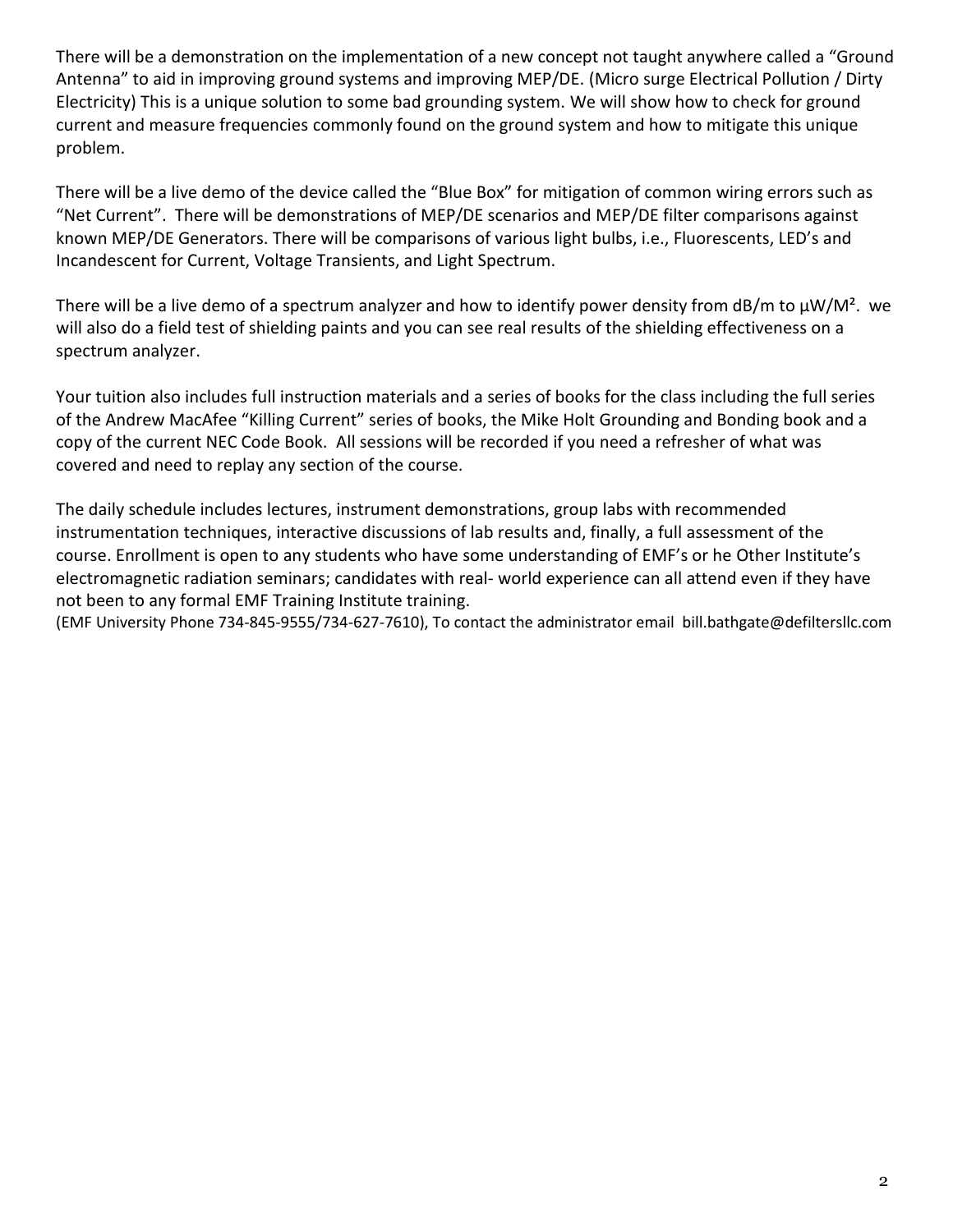# EMF University

*All material is authored and presented by Building Biologists and highly trained EMF team members (please see page 6 for bios), except where third-party sources are cited expressly*.

## **Contents**

## <span id="page-2-0"></span>**Prerequisites**

The optional software required to download and analyze OWON scope data and PICO scope data runs on Windows 10 laptops only (Apple PC products will not run the OWON software nor the PICO Scope). If you do not have one, basic Windows 10 laptops are available from Wall Mart for less than \$300.00.

Participants are required to review the prerequisite course work for EMF Evaluation or have equivalent EMF experience as this fundamental material will not be re-reviewed. If you only have limited knowledge that's OK you will still do well in this class. It is assumed that participants know adequate information on EMF's and are familiar with it, and able to make measurements with the basic instrumentation used in an EMF Evaluation or practical experience or equivalent.

#### **Participants are also recommended to purchase and read prior to arrival** *Tracing EMRs in Building Wiring and Grounding***, by Karl Riley: Available at Less EMF, Barnes & Noble and Amazon for about \$28.**

You will be provided by EMF University (mailed) with the hard copies of the Mike Holt book on grounding and bonding, the NEC code book, and the 6 books published by Andrew MacAfee, including: Killing Current, EMF Tracing 102, Meter Disconnect Installation, Neutrals Aren't and Equipment Ground Conductors Don't, The Water Pipe Solution, Parallel Path Magnetic Fields. These are excellent resources that you will use over and over again.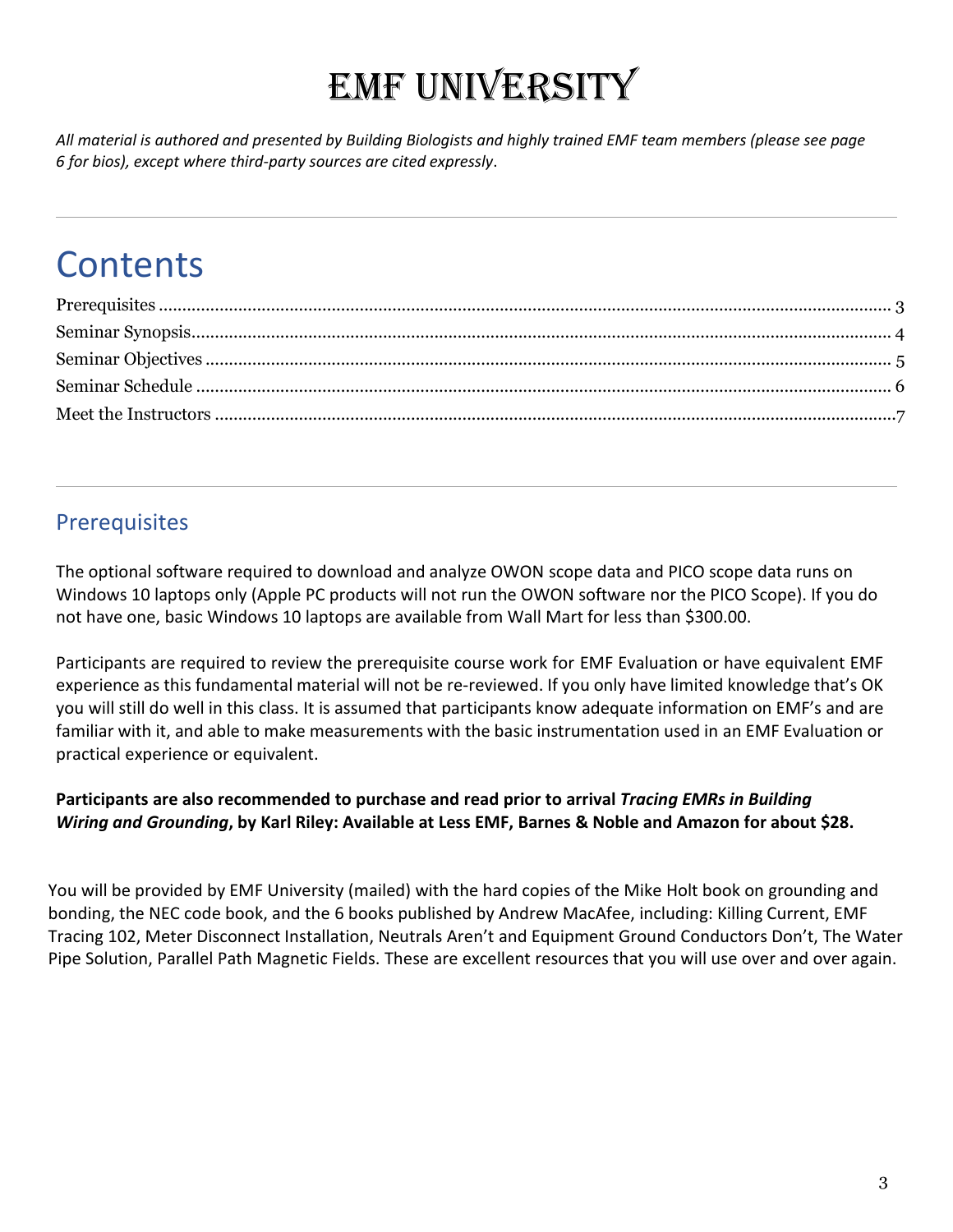

## OWON SDS7102

### <span id="page-3-0"></span>Seminar Synopsis

#### **Course Fee: \$800.00**

This class is for almost anyone interested in finding out the proper way to measure EMF's. This advanced seminar amplifies the measurement and remediation techniques information learned in the other EMF Training i.e., Electromagnetic Radiation, or you can leverage your existing experience in EMF's. The seminar will include more detailed information on power systems, grounding, magnetic and electric fields, power system VLF fields and radio frequency radiation, including 5G.

The seminar will more fully explore remediation techniques and materials along with remediation planning, costing and installation. Along with use of basic instrumentation to assess environments for EMF/EMR, advanced measurement techniques and instrumentation will be introduced. The *Protocol for Measurement of Non-ionizing EMR in Low Rise Residential Buildings* will be used throughout the seminar to guide measurement techniques.

Although there will be lectures to introduce new concepts and instrumentation, this seminar will be heavily devoted to lab work. In a team setting, basic and advanced equipment will be used by attendees to assess realistic environments and models constructed to produce typical problems found in buildings. Team members will discuss findings and produce remediation plans to be shared with the other teams during debriefing sessions. A certificate of completion is provided.

This seminar possibly conveys 32 Continuing Education Credits (CEUs), accepted by the various EMF Training organizations. You must apply to those Institutes for CEU approvals.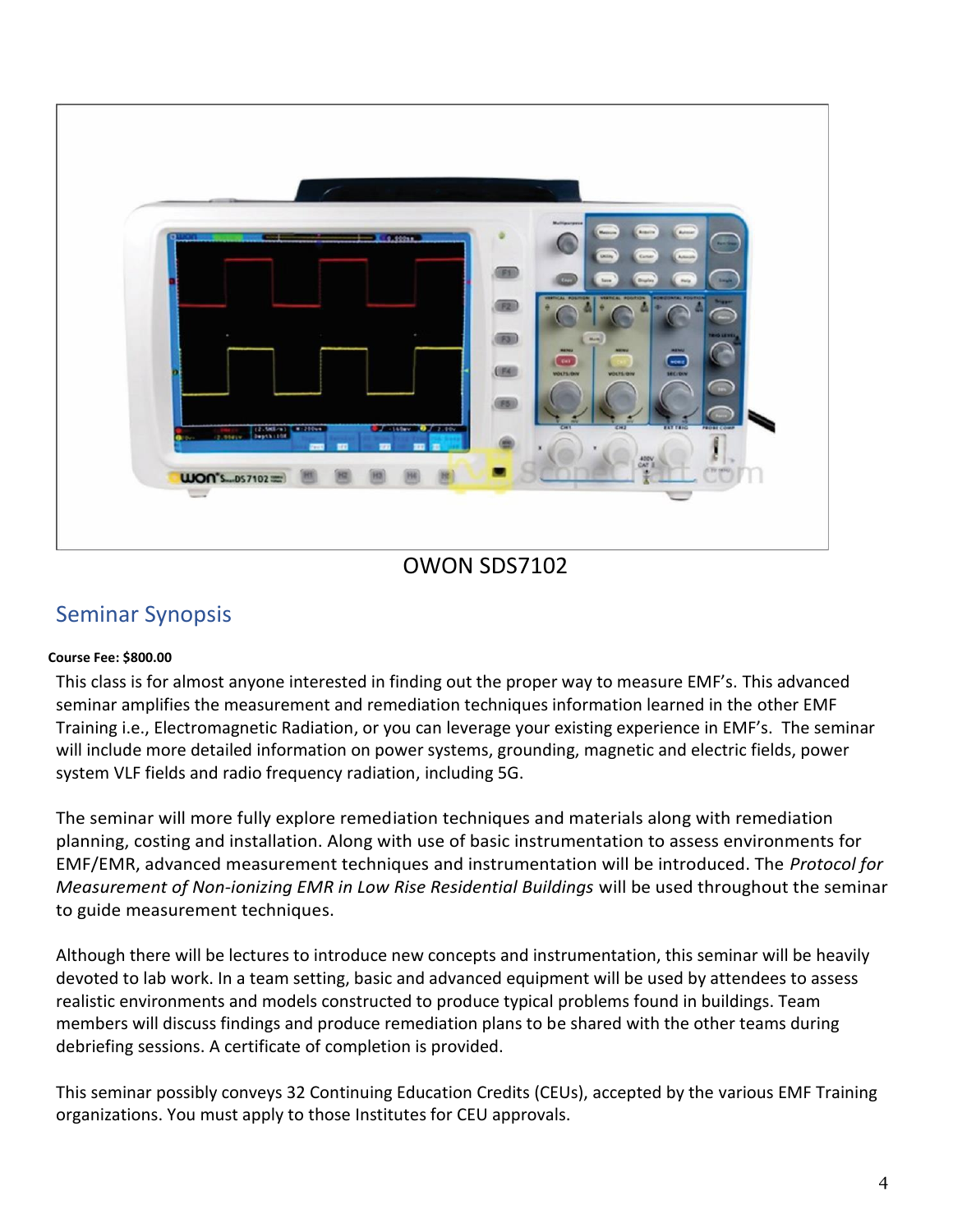## <span id="page-4-0"></span>Seminar Objectives

- 1. Understand complexities of measuring EMR in low rise buildings including power system ELF magnetic and electric fields, Power system VLF electric fields and radio frequency radiation.
- 2. Understand/use specific instruments to measure specific EMRs; learn/practice how meters can be used to measure and map EMR in buildings; learn/practice data and its uses in the assessment.
- 3. Study and understand the various EMF Training organizations EMR Measurement Protocol for Low Rise Buildings.
- 4. Learn how to detect and measure 5G cell tower radiation and methods for mitigation
- 5. Learn about various methods of shield/blocking EMR and the application criteria for each type of RF shielding.
- 6. Learn how to effectively mitigate EMFs in your home or business.
- 7. Learn how to construct and cost a remediation plan for each of these energies.
- 8. Each student will need to obtain as part of the course an OWON SDS7102V 2 Channel 100 MHz Bandwidth Oscilloscope with battery and case, a Pico Scope 2204A-D2 10 MHz 2 channel Oscilloscope, a Hantek CC-65 Scope ready Amp Probe , a Stetzer Ubiquitous filter (High Pass Filter) for detecting MEP/DE signals and an Extech Model 382252 Earth Resistance Tester for checking for Stray Voltage and Earth System Ground resistance with all the training to operate and create reports from the measurements made with these devices.



**Extech 382252 Earth Resistance Tester**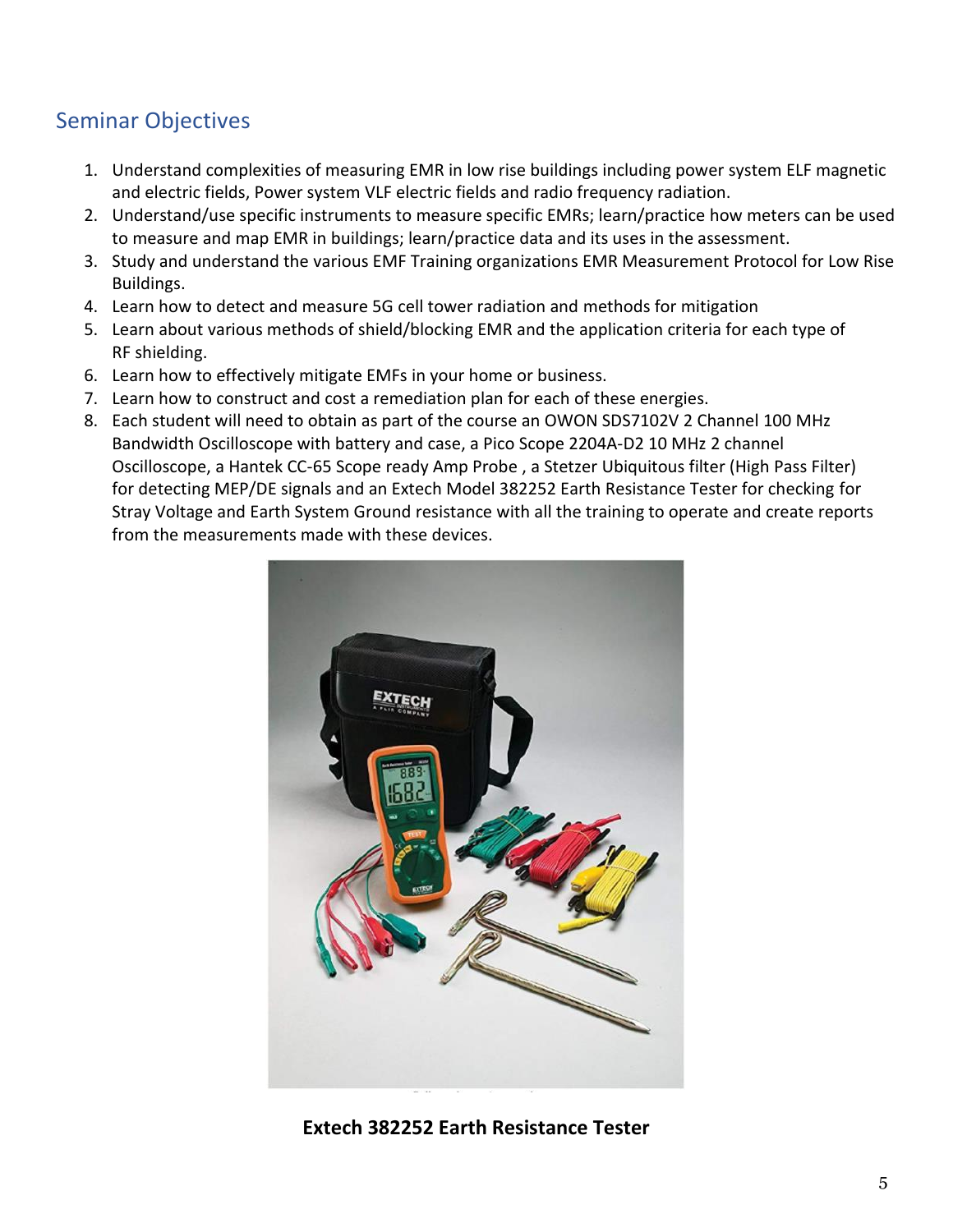## <span id="page-5-0"></span>Seminar Schedule

*Classes will convene at 9:00 AM EDT and end between 5:00 and 6:00 PM EDT, daily. Lunch break will be from 12:00 PM to 1:00 PM, and there will be breaks at 10:30 AM and 3:00 PM, daily.*

#### **Day One, Tuesday**

#### **Grounding Concepts**

- 1. Learning Objectives & Seminar Overview
- 2. Grounding Systems Design and NEC CodeCompliance
	- a. System Ground Design Purpose and Principles
	- b. System Ground Measuring Techniques &Tools
	- c. Earth Voltage Measurement Protocol and sources/remediations
- 3. Grounding optimization and its effects on MEP/DE
- 4. The Ground "Antenna" Concept, principles and results
- 5. Lab Exercises Extech Earth Resistance Tester Training and Ground Antenna Exercise
- 6. OWON Oscilloscope initial set up and initial readings

#### **Day Two, Wednesday**

**Advanced Oscilloscope Testing, Measuring for Primary Voltage and identifying transients, peak to peak voltage and waveforms**

- 1. Measuring for MEP/DE using a high pass filter and an Oscilloscope
- 2. Observing the Spectral Image of frequencies above 60 Hz
- 3. Source Identification techniques at the breaker panel
- 4. Effects of Dimmer Switches on the wave form
- 5. Effects of LED lights on the wave form, electric field and retina (eyes)
- 6. Effects of various SMPS on the wave form
- 7. Introduction to the PICO USB Scope, functions and limitations

#### **Day Three, Thursday**

#### **Spectrum Analyzers, MEP/DE Advanced Filtering, Wiring Error Detections, 5G Mitigation**

- 1. Lab Testing and recording of readings (including how to recover your scope to the correct settings, once you have screwed it up by pushing all the wrong buttons!)
- 2. Introduction to the RF Spectrum Analyzer
	- a. Conducing a field survey for 5G cell tower radiation patterns and exposure
- 3. 5G Radio Frequency Radiation Shielding Paints, the types available, application, efficacy and demo
- 4. Advanced Smart Meter Mitigation Techniques
- 5. MEP/DE advanced filtering products and applications, Sine Tamer, DNA, Green Wave, Stetzer, SATIC, Maher Designs, and the Miracle Watt. This will be done in controlled experiments against known MEP/DE sources. Measurements for Current, Voltage Transient suppression, and Spectrum amplitudes Suppression. This will include against a simulated Solar application source.

#### **Day Four, Friday**

#### **Net Current, Spectrum Analyzers, MEP/DE Advanced Filtering, Wiring Error Detections, 5G Mitigation**

- 1. Demo of the Meter Power Disconnect Installation
- 2. Net Current Testing, and remediation with the "Blue Box"
- 3. Reporting Templates and the "5G Protection Plan", business model and financing
- 4. Lab RF Measurement using a spectrum analyzer and introduction to an inexpensive Spectrum Analyzer.
- 5. Final Exam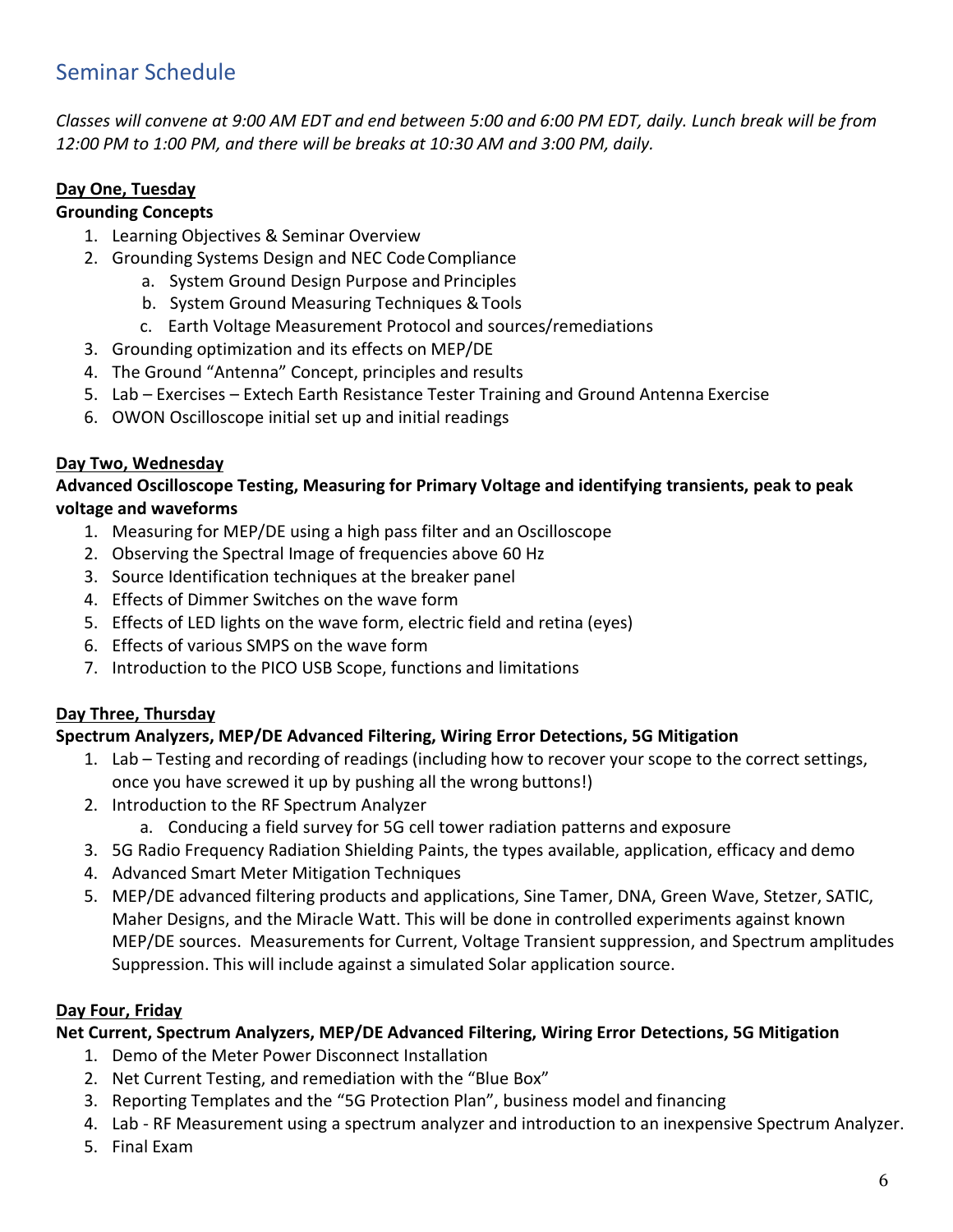### <span id="page-6-0"></span>Meet the Instructors

#### **Bill Bathgate**



William S. Bathgate is a retired senior management professional and engineer with 40 years' experience in several high-tech industries. Mr. Bathgate is currently a Certified BBECwithan EMRS Certification (currently in training) by about Fall 2022. Bill is also an IEEE Certified Radio Frequency Safety Officer (RFSO) doing antenna site surveys for certification of FCC compliance. Mr. Bathgate previous employers include Sundstrand Corp. leading a project to modernization to the commercial aircraft "Black Box" recorder, flight controls, crash avoidance systems and aircraft power systems. Bill was also employed by IBM corporation leading engineering efforts for the S/390 Mainframe CPU and peripherals, networks and PC distributed systems. While at IBM Bill lead efforts to modernize the NASA Space Shuttle launch systems using the new PC technologies as part of the original IBM PC engineering team in Boca Raton, Florida. After IBM, Bill worked for Hewlett-Packard Co. leading instrument development of Oscilloscopes, Power Supplies, and Spectrum Analyzers, very large data center support systems (Microsoft and Amazon) and leading consulting services teams to Fortune's Top 100 corporations. After Hewlett-Packard, Bill worked for Emerson Electric as a Senior Program Manager for new product development of large utility grid grade power distribution systems. In his last work before retirement Bill lead a team of engineers in the development of autonomous navigation vehicle controls and communications at one of the "big three" auto makers. Bill holds a USA patent and has several trademarks and trade secrets in his name. Bill currently owns two private companies, VAL-IT, Inc and DE Filters LLC. As President of VAL-IT, Inc., he and his affiliates perform consulting work for the DoD across the Globe at military installations and field deployments in the USA and foreign countries. Bill holds a

DoD Top Secret clearance in performance of this work. This business was formed in 2009 and is still going strong. There are 6 affiliates currently delivering consulting work as part of Val-IT, Inc to the DoD.

DE Filters LLC is a relatively company that does building environmental assessments and remediations helping persons with EHS to recover from their symptoms. This business was formed in 2017. Mr. Bathgate considers this new business to be one of the most rewarding experiences of his career. When a customer says thank you for keeping them healthy and in their home, he feels blessed to have the knowledge to help them restore their health. EMF Training has dramatically enhanced those skills.

#### **Terry Stotyn**



Terry is a retired Red Sealed HVAC Refrigeration, Air Conditioning, and Controls Tradesman with over 40 years' experience in the trades. His expertise and knowledge of commercial and industrial HVAC systems, as well as power and control systems are very respected and distinguished. Terry has been an independent business owner and contractor for almost all his career, owning HVAC companies as well as other businesses over the years. Terry has been involved in the Power Testing Analysis for many years and is co- owner of two companies presently that market and distribute the Sine Tamer brand of Surge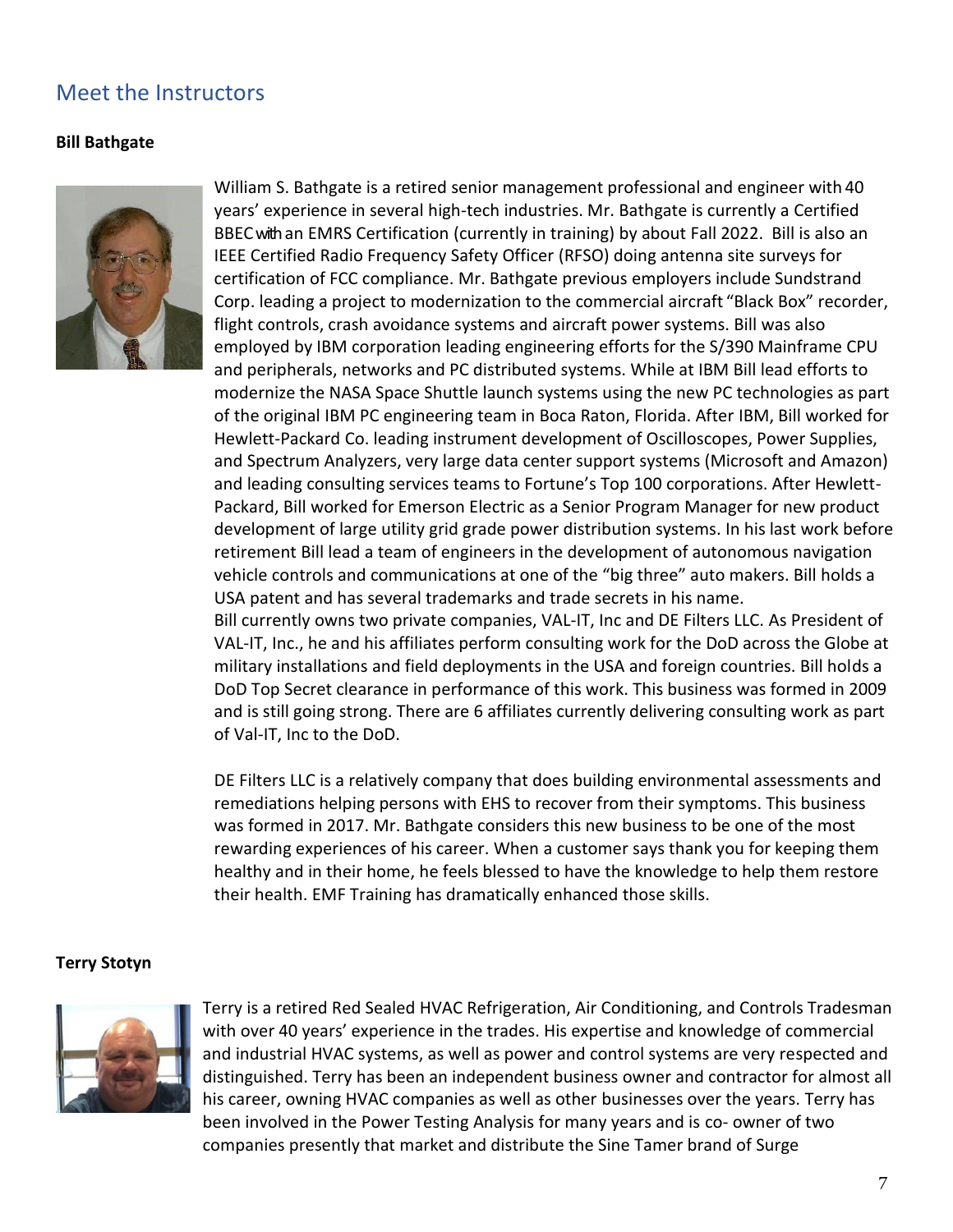suppression worldwide with the focus on North American sales. His expertise involves finding solutions to issues associated with Dirty Power as well performing testing for unwanted and troublesome power entities for many large corporations that have trouble finding solutions to existing problems. Terry was a major speaker at the recent 5G Crisis Summit held on August 2021. Terry presently is co-owner of Cratus Canada Ltd. as well as Cratus America Inc. including the [www.PowerEMT.com w](http://www.poweremt.com/)ebsite.

#### **Andrew McAfee, MM**



After becoming electrically sensitive in 2001, Andrew left music after 15 years as Principal Horn of the NC Symphony and earning a master's degree in conducting. He was fortunate to have Charles Keen and Karl Riley as early mentors. Andrew successfully petitioned the NC Utility Commission to order Duke Energy to provide a no-cost, nonemitting meter for its customers. Andrew was featured in a 2014 TIME docu-film "Searching for a Golden Cage" about electro-sensitivity and in the 2021 web course "Staying Healthy in a 5G World." Utilizing electrical training materials from Mike Holt, Andrew earned a Residential Electrician's Career Diploma in Penn Foster's electrician training program. In 2020, he wrote 6 short books as a part of his [Killing Current series](https://homeemftracing.com/shop/ols/categories/killing-current-series) to raise awareness about the dangers of contact current. He created a device called a Nuisance Current Blocker (Patent Pending), to remove current and noise from grounding systems, yet allows breakers to trip in fault conditions. [www.homeEMFtracing.com.](http://www.homeemftracing.com/)

#### **Robert Workman, BS, BBEC**



Robert Workman has had an extensive 25-year career in the Residential remodeling industry and is currently a managing partner in a St. Louis Missouri based remodeling company - Jones Home Improvements. In addition to being an expert in exterior Home Remodeling, Robert has become St. Louis' first certified Building Biologist Environmental Consultant (BBEC) specializing in assessing and mitigating harmful electromagnetic fields within both the residential and commercial industries. With his in-depth knowledge of residential building construction and materials, Robert offers a unique insight into the

physics of a home's construction to help homeowners create a healthy living environment. Robert knows firsthand the health risk that can exist in a home that has been miss-wired or that has unsafe EMF exposure. After many years of research trying figure out the cause of health conditions he was suffering, and that many doctors couldn't diagnose, Robert discovered he was suffering from a disease called Electro-



hypersensitivity (EHS). Robert has spent the greater part of his life helping improve homes only to discover that it was his own home and living environment that was contributing to his health conditions. Now Robert has expanded his ability to help homeowners improve their homes.

5305 5th Street Cottleville, MO 63304 636-317-1977 [Rob@joneshi.com](mailto:Rob@joneshi.com) [joneshi.com](http://www.joneshi.com/)